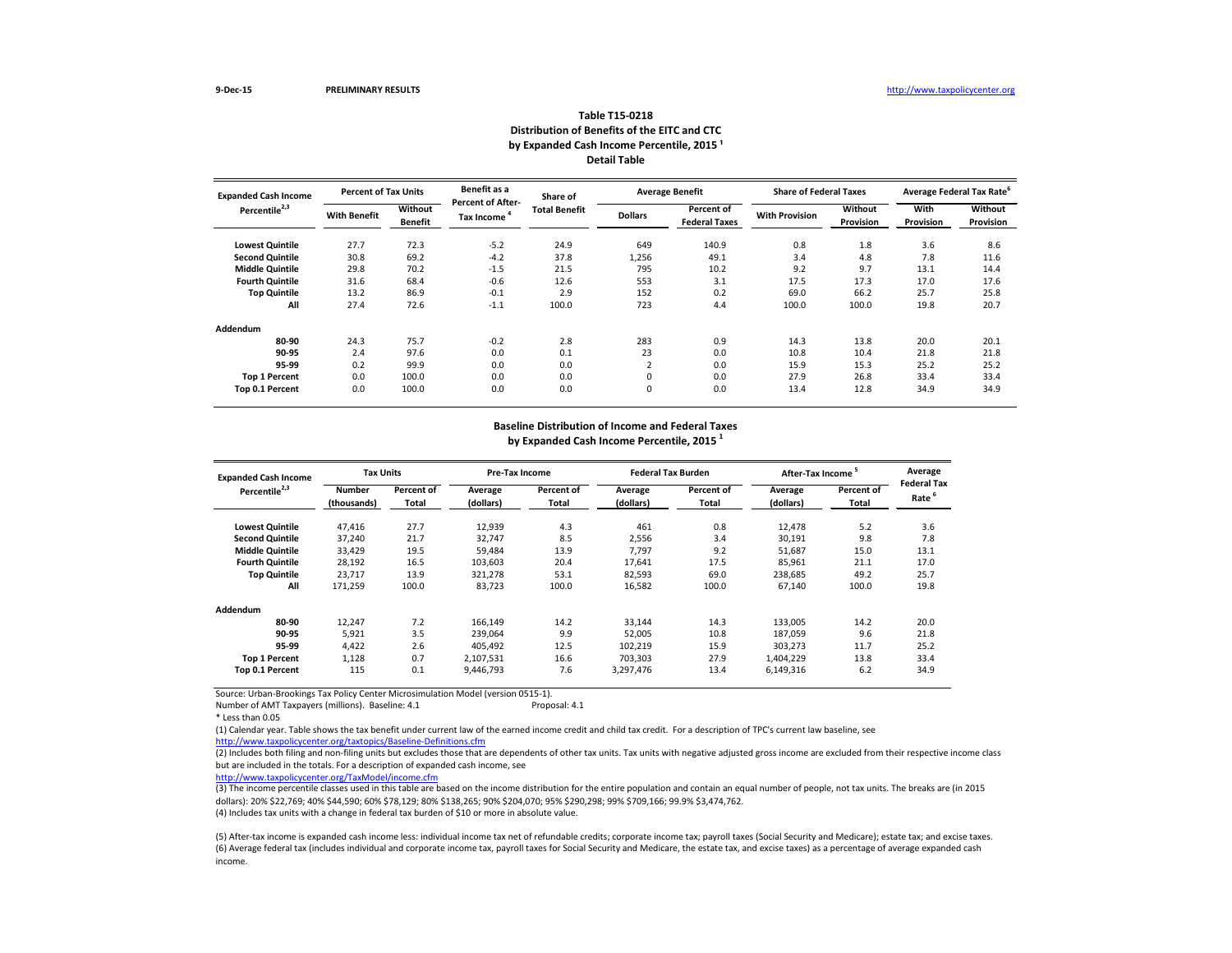### **Distribution of Benefits of the EITC and CTC Table T15-0218** by Expanded Cash Income Percentile, 2015<sup>1</sup> **Detail Table**

| <b>Expanded Cash Income</b> | Percent of Tax Units <sup>4</sup> |                                  | <b>Percent Change</b>               | Share of             |                | <b>Average Benefit</b> | <b>Share of Federal Taxes</b> |                             |                                 | Average Federal Tax Rate           |
|-----------------------------|-----------------------------------|----------------------------------|-------------------------------------|----------------------|----------------|------------------------|-------------------------------|-----------------------------|---------------------------------|------------------------------------|
| Percentile <sup>2,3</sup>   | <b>With Benefit</b>               | <b>Without</b><br><b>Benefit</b> | in After-Tax<br>Income <sup>-</sup> | <b>Total Benefit</b> | <b>Dollars</b> | Percent                | <b>With Provision</b>         | <b>Without</b><br>Provision | <b>With</b><br><b>Provision</b> | <b>Without</b><br><b>Provision</b> |
| <b>Lowest Quintile</b>      | 39.1                              | 60.9                             | $-9.8$                              | 36.3                 | 1,182          | $-4,664.4$             | 0.0                           | 1.5                         | $-0.2$                          | 9.6                                |
| <b>Second Quintile</b>      | 34.6                              | 65.4                             | $-4.6$                              | 35.7                 | 1,241          | 74.3                   | 2.1                           | 3.5                         | 5.8                             | 10.2                               |
| <b>Middle Quintile</b>      | 30.0                              | 70.0                             | $-1.4$                              | 17.9                 | 649            | 10.4                   | 7.5                           | 7.9                         | 12.0                            | 13.2                               |
| <b>Fourth Quintile</b>      | 25.1                              | 74.9                             | $-0.5$                              | 9.1                  | 352            | 2.4                    | 16.8                          | 16.4                        | 16.5                            | 16.9                               |
| <b>Top Quintile</b>         | 3.7                               | 96.3                             | 0.0                                 | 0.6                  | 24             | 0.0                    | 73.5                          | 70.4                        | 25.4                            | 25.4                               |
| All                         | 27.4                              | 72.6                             | $-1.1$                              | 100.0                | 723            | 4.4                    | 100.0                         | 100.0                       | 19.8                            | 20.7                               |
| Addendum                    |                                   |                                  |                                     |                      |                |                        |                               |                             |                                 |                                    |
| 80-90                       | 7.0                               | 93.0                             | 0.0                                 | 0.6                  | 44             | 0.2                    | 15.3                          | 14.7                        | 19.8                            | 19.8                               |
| 90-95                       | 0.3                               | 99.7                             | 0.0                                 | 0.0                  | 3              | 0.0                    | 11.9                          | 11.4                        | 21.7                            | 21.7                               |
| 95-99                       | $\ast$                            | 100.0                            | 0.0                                 | 0.0                  | 0              | 0.0                    | 17.4                          | 16.7                        | 24.8                            | 24.8                               |
| <b>Top 1 Percent</b>        | 0.0                               | 100.0                            | 0.0                                 | 0.0                  | 0              | 0.0                    | 28.8                          | 27.6                        | 33.2                            | 33.2                               |
| Top 0.1 Percent             | 0.0                               | 100.0                            | 0.0                                 | 0.0                  | $\mathbf 0$    | 0.0                    | 14.0                          | 13.4                        | 34.9                            | 34.9                               |

Source: Urban-Brookings Tax Policy Center Microsimulation Model (version 0515-1).

(2) Includes both filing and non-filing units but excludes those that are dependents of other tax units. Tax units with negative adjusted gross income are excluded from their respective income class but are included in the totals. For a description of expanded cash income, see

\* Less than 0.05

<http://www.taxpolicycenter.org/taxtopics/Baseline-Definitions.cfm>

**Provision**

(3) The income percentile classes used in this table are based on the income distribution for the entire population and contain an equal number of people, not tax units. The incomes used are adjusted for family size by dividing by the square root of the number of people in the tax unit. The resulting percentile breaks are (in 2015 dollars): 20% \$15,703; 40% \$29,565; 60% \$50,184; 80% \$84,118; 90% \$122,704; 95% \$171,602; 99% \$405,273; 99.9% \$2,000,055.

(5) After-tax income is expanded cash income less: individual income tax net of refundable credits; corporate income tax; payroll taxes (Social Security and Medicare); estate tax; and excise taxes.

(6) Average federal tax (includes individual and corporate income tax, payroll taxes for Social Security and Medicare, the estate tax, and excise taxes) as a percentage of average expanded cash income.

 $\frac{1}{\sqrt{1-\epsilon}}$ 

| <b>Expanded Cash Income</b> | <b>Tax Units</b>             |                            | <b>Pre-Tax Income</b> |                                   |                      | <b>Federal Tax Burden</b> | After-Tax Income     |                     | Average                    |
|-----------------------------|------------------------------|----------------------------|-----------------------|-----------------------------------|----------------------|---------------------------|----------------------|---------------------|----------------------------|
| Percentile <sup>2,3</sup>   | <b>Number</b><br>(thousands) | Percent of<br><b>Total</b> | Average<br>(dollars)  | <b>Percent of</b><br><b>Total</b> | Average<br>(dollars) | <b>Percent of Total</b>   | Average<br>(dollars) | Percent of<br>Total | <b>Federal Tax</b><br>Rate |
| <b>Lowest Quintile</b>      | 38,028                       | 22.2                       | 12,075                | 3.2                               | $-25$                | 0.0                       | 12,100               | 4.0                 | $-0.2$                     |
| <b>Second Quintile</b>      | 35,628                       | 20.8                       | 28,678                | 7.1                               | 1,671                | 2.1                       | 27,007               | 8.4                 | 5.8                        |
| <b>Middle Quintile</b>      | 34,157                       | 19.9                       | 52,104                | 12.4                              | 6,236                | 7.5                       | 45,868               | 13.6                | 12.0                       |
| <b>Fourth Quintile</b>      | 32,072                       | 18.7                       | 89,964                | 20.1                              | 14,840               | 16.8                      | 75,124               | 21.0                | 16.5                       |
| <b>Top Quintile</b>         | 30,108                       | 17.6                       | 272,883               | 57.3                              | 69,295               | 73.5                      | 203,588              | 53.3                | 25.4                       |
| All                         | 171,259                      | 100.0                      | 83,723                | 100.0                             | 16,582               | 100.0                     | 67,140               | 100.0               | 19.8                       |
| Addendum                    |                              |                            |                       |                                   |                      |                           |                      |                     |                            |
| 80-90                       | 15,501                       | 9.1                        | 141,954               | 15.4                              | 28,082               | 15.3                      | 113,872              | 15.4                | 19.8                       |
| 90-95                       | 7,544                        | 4.4                        | 205,634               | 10.8                              | 44.642               | 11.9                      | 160,992              | 10.6                | 21.7                       |
| 95-99                       | 5,739                        | 3.4                        | 347,512               | 13.9                              | 86,275               | 17.4                      | 261,238              | 13.0                | 24.8                       |
| <b>Top 1 Percent</b>        | 1,324                        | 0.8                        | 1,865,759             | 17.2                              | 618.786              | 28.8                      | 1,246,973            | 14.4                | 33.2                       |
| Top 0.1 Percent             | 136                          | 0.1                        | 8,376,926             | 7.9                               | 2,921,905            | 14.0                      | 5,455,020            | 6.4                 | 34.9                       |

(1) Calendar year. Table shows the tax benefit under current law of the earned income credit and child tax credit. For a description of TPC's current law baseline, see

#### **Baseline Distribution of Income and Federal Taxes**

by Expanded Cash Income Percentile Adjusted for Family Size, 2015<sup>1</sup>

(4) Includes tax units with a change in federal tax burden of \$10 or more in absolute value.

<http://www.taxpolicycenter.org/TaxModel/income.cfm>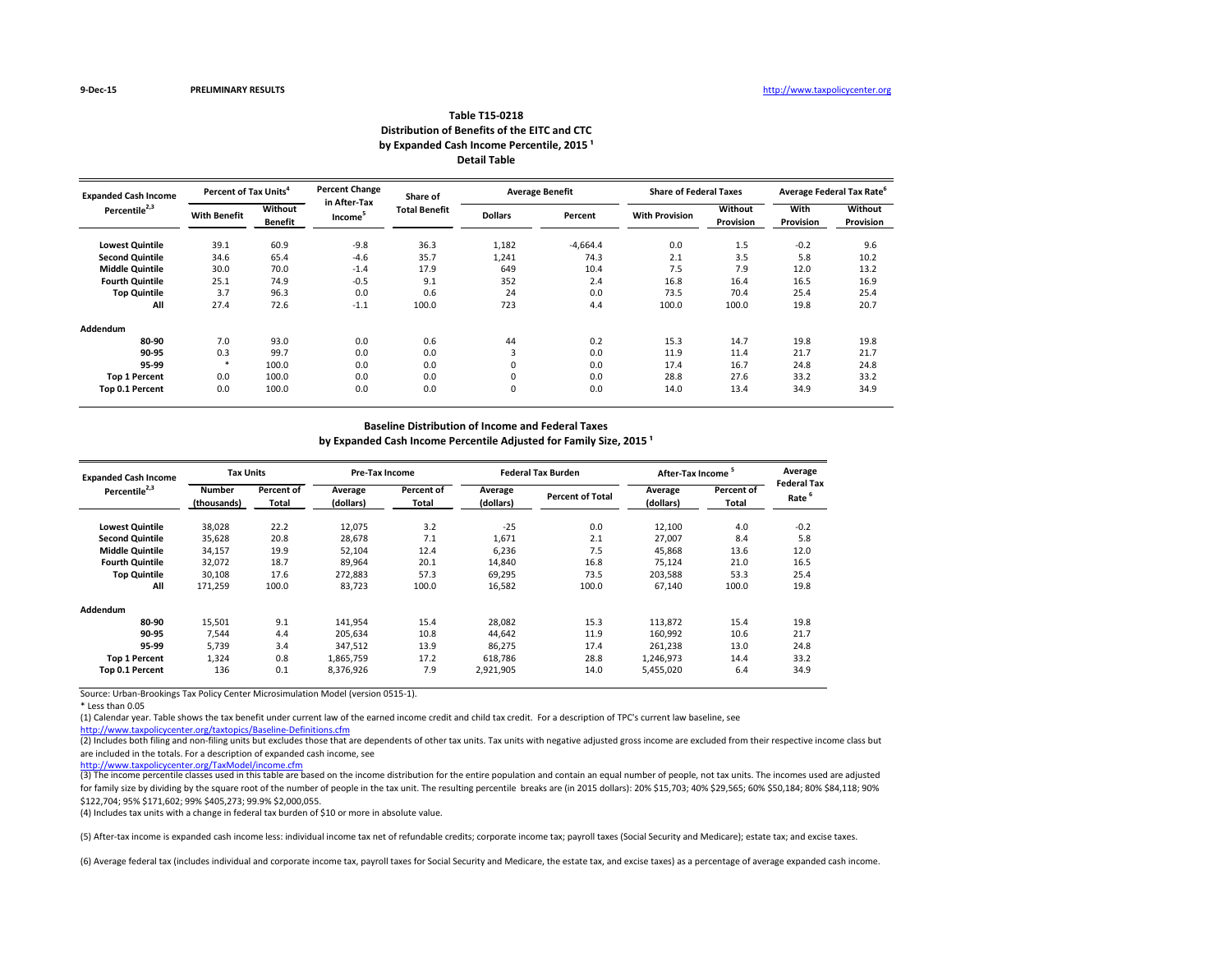| <b>Expanded Cash Income</b> | <b>Percent of Tax Units</b> |                           | Benefit as a                                  | Share of             |                | <b>Average Benefit</b>             | <b>Share of Federal Taxes</b> |                      |                          | <b>Average Federal Tax Rate<sup>6</sup></b> |
|-----------------------------|-----------------------------|---------------------------|-----------------------------------------------|----------------------|----------------|------------------------------------|-------------------------------|----------------------|--------------------------|---------------------------------------------|
| Percentile <sup>2,3</sup>   | <b>With Benefit</b>         | Without<br><b>Benefit</b> | <b>Percent of After-</b><br><b>Tax Income</b> | <b>Total Benefit</b> | <b>Dollars</b> | Percent of<br><b>Federal Taxes</b> | <b>With Provision</b>         | Without<br>Provision | With<br><b>Provision</b> | Without<br>Provision                        |
| <b>Lowest Quintile</b>      | 23.1                        | 76.9                      | $-3.1$                                        | 56.6                 | 281            | 55.9                               | 1.9                           | 2.9                  | 5.3                      | 8.3                                         |
| <b>Second Quintile</b>      | 9.9                         | 90.1                      | $-0.9$                                        | 31.9                 | 192            | 10.9                               | 5.6                           | 6.0                  | 7.9                      | 8.7                                         |
| <b>Middle Quintile</b>      | 3.9                         | 96.1                      | $-0.2$                                        | 9.4                  | 70             | 1.3                                | 13.8                          | 13.7                 | 13.5                     | 13.7                                        |
| <b>Fourth Quintile</b>      | 1.7                         | 98.3                      | 0.0                                           | 1.6                  | 16             | 0.1                                | 22.1                          | 21.7                 | 17.8                     | 17.9                                        |
| <b>Top Quintile</b>         | 0.2                         | 99.8                      | 0.0                                           | 0.1                  | Ŧ              | 0.0                                | 56.5                          | 55.4                 | 25.5                     | 25.5                                        |
| All                         | 10.4                        | 89.6                      | $-0.4$                                        | 100.0                | 147            | 1.9                                | 100.0                         | 100.0                | 18.1                     | 18.4                                        |
| Addendum                    |                             |                           |                                               |                      |                |                                    |                               |                      |                          |                                             |
| 80-90                       | 0.3                         | 99.7                      | 0.0                                           | 0.1                  | 1              | 0.0                                | 16.3                          | 16.0                 | 21.0                     | 21.0                                        |
| 90-95                       |                             | 100.0                     | 0.0                                           | 0.0                  | 0              | 0.0                                | 9.9                           | 9.8                  | 22.4                     | 22.4                                        |
| 95-99                       | 0.0                         | 100.0                     | 0.0                                           | 0.0                  | 0              | 0.0                                | 12.1                          | 11.8                 | 25.2                     | 25.2                                        |
| <b>Top 1 Percent</b>        | 0.0                         | 100.0                     | 0.0                                           | 0.0                  | 0              | 0.0                                | 18.1                          | 17.8                 | 35.4                     | 35.4                                        |
| Top 0.1 Percent             | 0.0                         | 100.0                     | 0.0                                           | 0.0                  | 0              | 0.0                                | 9.6                           | 9.4                  | 36.4                     | 36.4                                        |

\* Less than 0.05

(2) Includes both filing and non-filing units but excludes those that are dependents of other tax units. Tax units with negative adjusted gross income are excluded from their respective income class but are included in the totals. For a description of expanded cash income, see

| <b>Expanded Cash Income</b> | <b>Tax Units</b>             |                            |                      | Pre-Tax Income      |                      | <b>Federal Tax Burden</b> | After-Tax Income <sup>5</sup> |                     | Average                                |
|-----------------------------|------------------------------|----------------------------|----------------------|---------------------|----------------------|---------------------------|-------------------------------|---------------------|----------------------------------------|
| Percentile <sup>2,3</sup>   | <b>Number</b><br>(thousands) | Percent of<br><b>Total</b> | Average<br>(dollars) | Percent of<br>Total | Average<br>(dollars) | Percent of<br>Total       | Average<br>(dollars)          | Percent of<br>Total | <b>Federal Ta</b><br>Rate <sup>6</sup> |
| <b>Lowest Quintile</b>      | 25,695                       | 29.7                       | 9,457                | 6.5                 | 502                  | 1.9                       | 8,955                         | 7.5                 | 5.3                                    |
| <b>Second Quintile</b>      | 21,192                       | 24.5                       | 22,491               | 12.7                | 1,771                | 5.6                       | 20,720                        | 14.3                | 7.9                                    |
| <b>Middle Quintile</b>      | 17,313                       | 20.0                       | 39,633               | 18.3                | 5,366                | 13.8                      | 34,266                        | 19.3                | 13.5                                   |
| <b>Fourth Quintile</b>      | 12,893                       | 14.9                       | 64,900               | 22.4                | 11,573               | 22.1                      | 53,327                        | 22.4                | 17.8                                   |
| <b>Top Quintile</b>         | 8,920                        | 10.3                       | 167,774              | 40.0                | 42,760               | 56.5                      | 125,015                       | 36.4                | 25.5                                   |
| All                         | 86,656                       | 100.0                      | 43,186               | 100.0               | 7,797                | 100.0                     | 35,389                        | 100.0               | 18.1                                   |
| Addendum                    |                              |                            |                      |                     |                      |                           |                               |                     |                                        |
| 80-90                       | 5,197                        | 6.0                        | 101,295              | 14.1                | 21,250               | 16.3                      | 80,045                        | 13.6                | 21.0                                   |
| 90-95                       | 2,099                        | 2.4                        | 143,204              | 8.0                 | 32,002               | 9.9                       | 111,202                       | 7.6                 | 22.4                                   |
| 95-99                       | 1,381                        | 1.6                        | 234,173              | 8.6                 | 58,941               | 12.1                      | 175,233                       | 7.9                 | 25.2                                   |
| <b>Top 1 Percent</b>        | 244                          | 0.3                        | 1,421,673            | 9.3                 | 502,740              | 18.1                      | 918,933                       | 7.3                 | 35.4                                   |
| Top 0.1 Percent             | 29                           | 0.0                        | 6,021,732            | 4.7                 | 2,193,630            | 9.6                       | 3,828,103                     | 3.7                 | 36.4                                   |

# **Table T15-0218 Distribution of Benefits of the EITC and CTC** by Expanded Cash Income Percentile, 2015<sup>1</sup> **Detail Table - Single Tax Units**

 $\overline{3}$ ) The income percentile classes used in this table are based on the income distribution for the entire population and contain an equal number of people, not tax units. The incomes used are adjusted for family size by dividing by the square root of the number of people in the tax unit. The resulting percentile breaks are (in 2015 dollars): 20% \$15,703; 40% \$29,565; 60% \$50,184; 80% \$84,118; 90% \$122,704; 95% \$171,602; 99% \$405,273; 99.9% \$2,000,055.

#### **Baseline Distribution of Income and Federal Taxes**

by Expanded Cash Income Percentile Adjusted for Family Size, 2015<sup>1</sup>

<http://www.taxpolicycenter.org/taxtopics/Baseline-Definitions.cfm> (1) Calendar year. Table shows the tax benefit under current law of the earned income credit and child tax credit. For a description of TPC's current law baseline, see

| Average<br>Federal Tax<br>6<br>Rate |
|-------------------------------------|
| 5.3                                 |
| 7.9                                 |
| 13.5                                |
| 17.8                                |
| 25.5                                |
| 18.1                                |
|                                     |
| 21.0                                |
| 22.4                                |
| 25.2                                |
| 35.4                                |
| 36.4                                |
|                                     |

(6) Average federal tax (includes individual and corporate income tax, payroll taxes for Social Security and Medicare, the estate tax, and excise taxes) as a percentage of average expanded cash income. (5) After-tax income is expanded cash income less: individual income tax net of refundable credits; corporate income tax; payroll taxes (Social Security and Medicare); estate tax; and excise taxes.

<http://www.taxpolicycenter.org/TaxModel/income.cfm>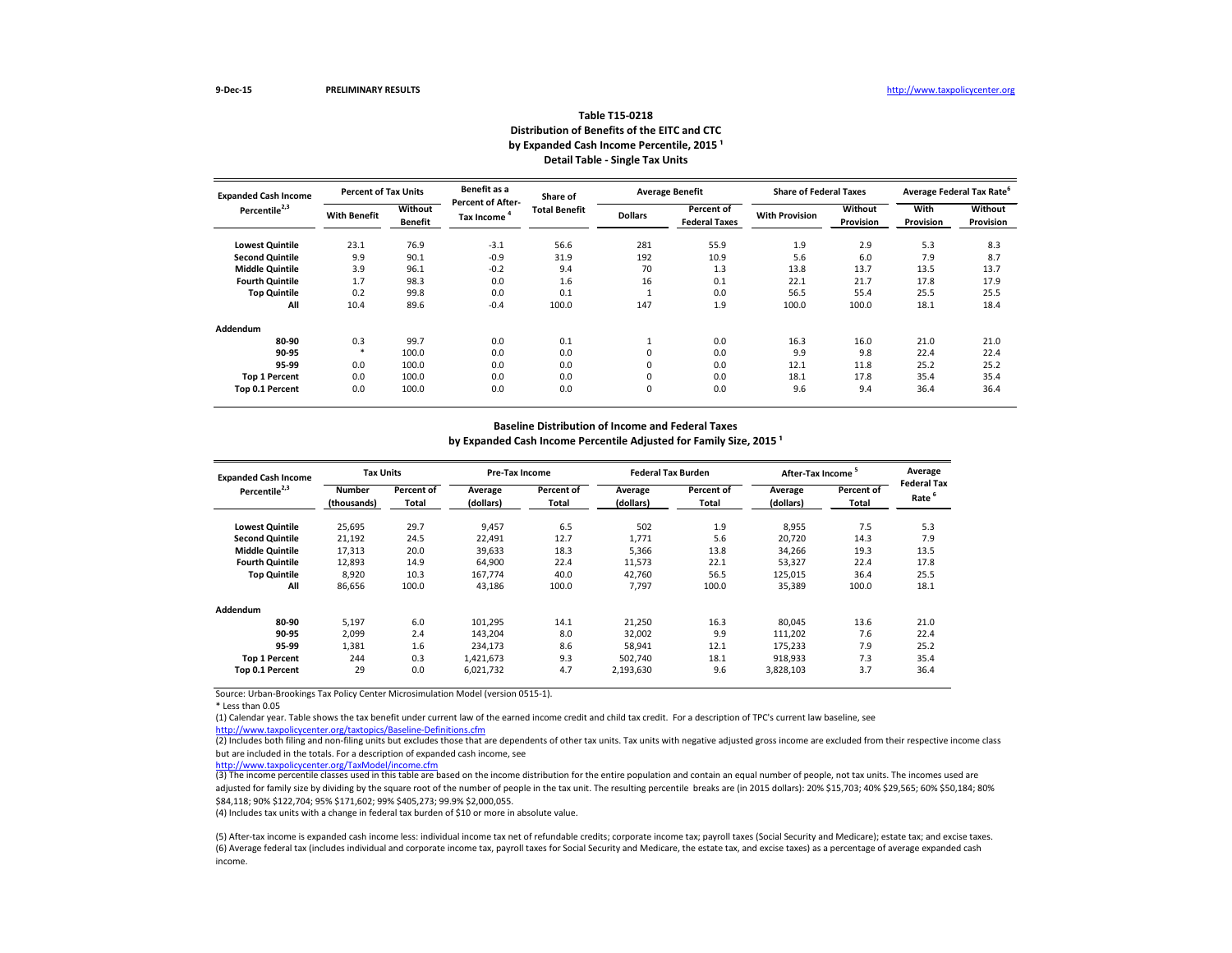| <b>Expanded Cash Income</b> | <b>Percent of Tax Units</b> |                                  | Benefit as a<br><b>Percent of After-</b> | Share of             |                | <b>Average Benefit</b>                    | <b>Share of Federal Taxes</b> |                                    |                          | <b>Average Federal Tax Rate<sup>6</sup></b> |
|-----------------------------|-----------------------------|----------------------------------|------------------------------------------|----------------------|----------------|-------------------------------------------|-------------------------------|------------------------------------|--------------------------|---------------------------------------------|
| Percentile <sup>2,3</sup>   | <b>With Benefit</b>         | <b>Without</b><br><b>Benefit</b> | <b>Tax Income</b>                        | <b>Total Benefit</b> | <b>Dollars</b> | <b>Percent of</b><br><b>Federal Taxes</b> | <b>With Provision</b>         | <b>Without</b><br><b>Provision</b> | With<br><b>Provision</b> | Without<br><b>Provision</b>                 |
| <b>Lowest Quintile</b>      | 53.3                        | 46.7                             | $-11.8$                                  | 23.6                 | 2,199          | $-630.1$                                  | $-0.1$                        | 0.5                                | $-1.9$                   | 10.1                                        |
| <b>Second Quintile</b>      | 54.1                        | 46.0                             | $-5.3$                                   | 29.9                 | 2,022          | 95.3                                      | 0.7                           | 1.4                                | 5.3                      | 10.3                                        |
| <b>Middle Quintile</b>      | 47.3                        | 52.7                             | $-1.7$                                   | 24.0                 | 1,013          | 13.5                                      | 4.1                           | 4.6                                | 10.9                     | 12.4                                        |
| <b>Fourth Quintile</b>      | 39.4                        | 60.6                             | $-0.6$                                   | 20.3                 | 591            | 3.4                                       | 13.9                          | 14.0                               | 15.7                     | 16.3                                        |
| <b>Top Quintile</b>         | 5.3                         | 94.7                             | 0.0                                      | 1.4                  | 33             | 0.0                                       | 81.2                          | 79.4                               | 25.3                     | 25.3                                        |
| All                         | 32.3                        | 67.7                             | $-0.6$                                   | 100.0                | 786            | 2.3                                       | 100.0                         | 100.0                              | 21.6                     | 22.1                                        |
| Addendum                    |                             |                                  |                                          |                      |                |                                           |                               |                                    |                          |                                             |
| 80-90                       | 10.9                        | 89.1                             | $-0.1$                                   | 1.4                  | 68             | 0.2                                       | 15.1                          | 14.8                               | 19.3                     | 19.3                                        |
| 90-95                       | 0.4                         | 99.6                             | 0.0                                      | 0.0                  | 3              | 0.0                                       | 12.9                          | 12.6                               | 21.5                     | 21.5                                        |
| 95-99                       | 0.1                         | 100.0                            | 0.0                                      | 0.0                  | ᆠ              | 0.0                                       | 20.2                          | 19.8                               | 24.7                     | 24.7                                        |
| <b>Top 1 Percent</b>        | 0.0                         | 100.0                            | 0.0                                      | 0.0                  | 0              | 0.0                                       | 33.0                          | 32.3                               | 32.7                     | 32.7                                        |
| Top 0.1 Percent             | 0.0                         | 100.0                            | 0.0                                      | 0.0                  | 0              | 0.0                                       | 15.3                          | 15.0                               | 34.5                     | 34.5                                        |

\* Less than 0.05

(2) Includes both filing and non-filing units but excludes those that are dependents of other tax units. Tax units with negative adjusted gross income are excluded from their respective income class but are included in the totals. For a description of expanded cash income, see

| <b>Expanded Cash Income</b> | <b>Tax Units</b>             |                            |                      | Pre-Tax Income      |                      | <b>Federal Tax Burden</b>  |                      | Average<br>After-Tax Income <sup>5</sup> |                                        |
|-----------------------------|------------------------------|----------------------------|----------------------|---------------------|----------------------|----------------------------|----------------------|------------------------------------------|----------------------------------------|
| Percentile <sup>2,3</sup>   | <b>Number</b><br>(thousands) | Percent of<br><b>Total</b> | Average<br>(dollars) | Percent of<br>Total | Average<br>(dollars) | Percent of<br><b>Total</b> | Average<br>(dollars) | Percent of<br>Total                      | <b>Federal Ta</b><br>Rate <sup>6</sup> |
| <b>Lowest Quintile</b>      | 4,905                        | 8.4                        | 18,253               | 1.0                 | $-349$               | $-0.1$                     | 18,602               | 1.3                                      | $-1.9$                                 |
| <b>Second Quintile</b>      | 6,750                        | 11.6                       | 40,357               | 3.0                 | 2,121                | 0.7                        | 38,236               | 3.6                                      | 5.3                                    |
| <b>Middle Quintile</b>      | 10,804                       | 18.6                       | 68,754               | 8.1                 | 7,496                | 4.1                        | 61,258               | 9.3                                      | 10.9                                   |
| <b>Fourth Quintile</b>      | 15,659                       | 27.0                       | 110,771              | 19.0                | 17,419               | 13.9                       | 93,352               | 20.4                                     | 15.7                                   |
| <b>Top Quintile</b>         | 19,462                       | 33.5                       | 324,150              | 69.1                | 82,042               | 81.2                       | 242,107              | 65.8                                     | 25.3                                   |
| All                         | 58,086                       | 100.0                      | 157,102              | 100.0               | 33,862               | 100.0                      | 123,240              | 100.0                                    | 21.6                                   |
| Addendum                    |                              |                            |                      |                     |                      |                            |                      |                                          |                                        |
| 80-90                       | 9,257                        | 15.9                       | 166,177              | 16.9                | 31,993               | 15.1                       | 134,184              | 17.4                                     | 19.3                                   |
| 90-95                       | 5,048                        | 8.7                        | 233,596              | 12.9                | 50,239               | 12.9                       | 183,357              | 12.9                                     | 21.5                                   |
| 95-99                       | 4,141                        | 7.1                        | 388,188              | 17.6                | 95,977               | 20.2                       | 292,211              | 16.9                                     | 24.7                                   |
| <b>Top 1 Percent</b>        | 1,017                        | 1.8                        | 1,951,482            | 21.7                | 638,970              | 33.0                       | 1,312,512            | 18.6                                     | 32.7                                   |
| Top 0.1 Percent             | 97                           | 0.2                        | 9,014,806            | 9.6                 | 3,113,797            | 15.3                       | 5,901,009            | 8.0                                      | 34.5                                   |

# **Table T15-0218 Distribution of Benefits of the EITC and CTC** by Expanded Cash Income Percentile, 2015<sup>1</sup> **Detail Table - Married Tax Units Filing Jointly**

 $\overline{3}$ ) The income percentile classes used in this table are based on the income distribution for the entire population and contain an equal number of people, not tax units. The incomes used are adjusted for family size by dividing by the square root of the number of people in the tax unit. The resulting percentile breaks are (in 2015 dollars): 20% \$15,703; 40% \$29,565; 60% \$50,184; 80% \$84,118; 90% \$122,704; 95% \$171,602; 99% \$405,273; 99.9% \$2,000,055.

#### **Baseline Distribution of Income and Federal Taxes**

by Expanded Cash Income Percentile Adjusted for Family Size, 2015<sup>1</sup>

<http://www.taxpolicycenter.org/taxtopics/Baseline-Definitions.cfm> (1) Calendar year. Table shows the tax benefit under current law of the earned income credit and child tax credit. For a description of TPC's current law baseline, see

| Average<br>Federal Tax<br>6<br>Rate |
|-------------------------------------|
| $-1.9$                              |
| 5.3                                 |
| 10.9                                |
| 15.7                                |
| 25.3                                |
| 21.6                                |
|                                     |
| 19.3                                |
| 21.5                                |
| 24.7                                |
| 32.7                                |
| 34.5                                |
|                                     |

(6) Average federal tax (includes individual and corporate income tax, payroll taxes for Social Security and Medicare, the estate tax, and excise taxes) as a percentage of average expanded cash income. (5) After-tax income is expanded cash income less: individual income tax net of refundable credits; corporate income tax; payroll taxes (Social Security and Medicare); estate tax; and excise taxes.

<http://www.taxpolicycenter.org/TaxModel/income.cfm>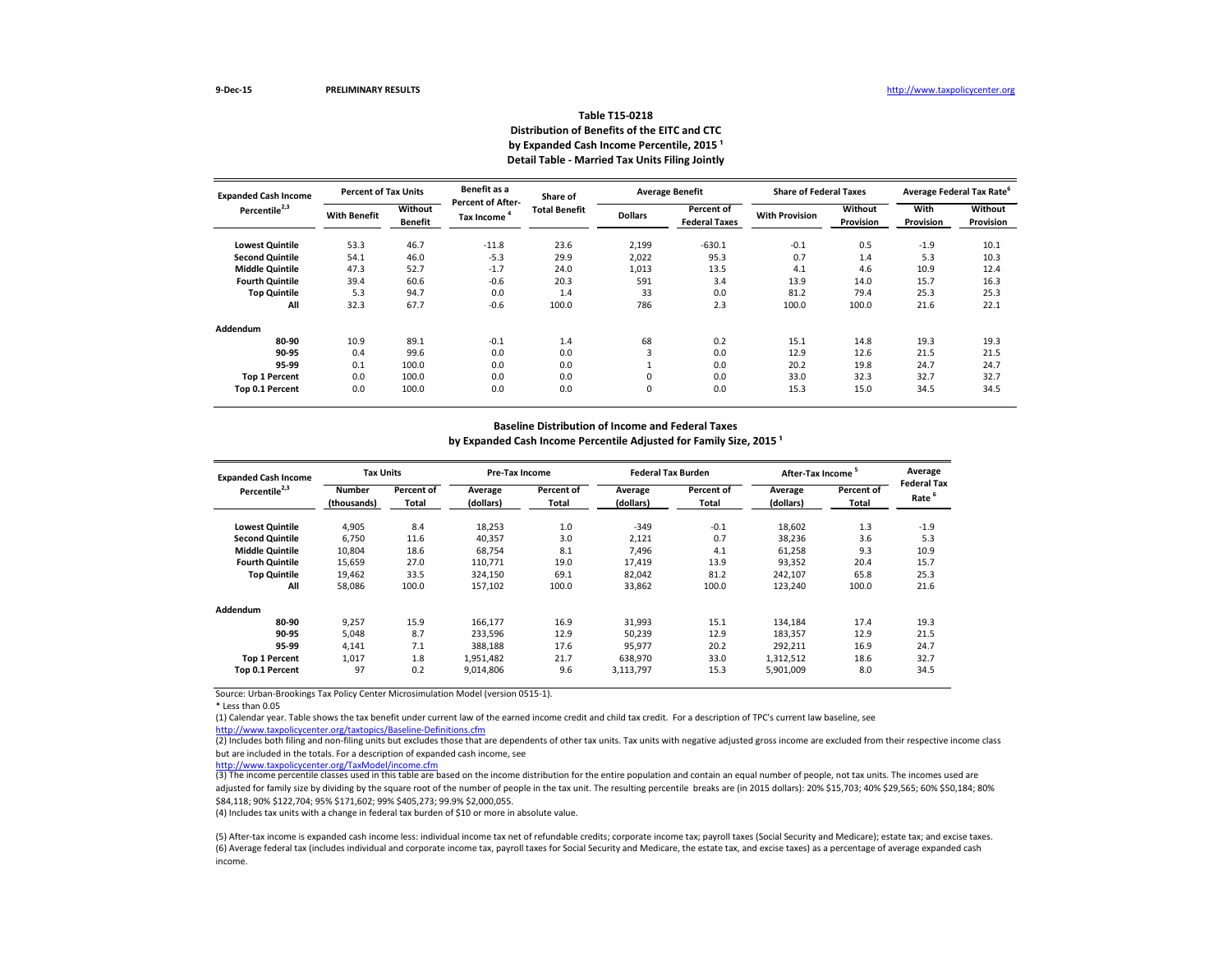| <b>Expanded Cash Income</b> | <b>Percent of Tax Units</b> |                           | Benefit as a                           | Share of             |                | <b>Average Benefit</b>             | <b>Share of Federal Taxes</b> |                             |                          | Average Federal Tax Rate <sup>o</sup> |
|-----------------------------|-----------------------------|---------------------------|----------------------------------------|----------------------|----------------|------------------------------------|-------------------------------|-----------------------------|--------------------------|---------------------------------------|
| Percentile <sup>2,3</sup>   | <b>With Benefit</b>         | Without<br><b>Benefit</b> | <b>Percent of After-</b><br>Tax Income | <b>Total Benefit</b> | <b>Dollars</b> | Percent of<br><b>Federal Taxes</b> | <b>With Provision</b>         | Without<br><b>Provision</b> | With<br><b>Provision</b> | Without<br><b>Provision</b>           |
| <b>Lowest Quintile</b>      | 88.4                        | 11.6                      | $-19.9$                                | 41.4                 | 3,801          | $-213.4$                           | $-9.3$                        | 7.1                         | $-10.3$                  | 11.7                                  |
| <b>Second Quintile</b>      | 90.0                        | 10.1                      | $-10.4$                                | 40.5                 | 3,672          | 453.1                              | 4.3                           | 16.0                        | 2.2                      | 12.4                                  |
| <b>Middle Quintile</b>      | 81.1                        | 18.9                      | $-3.5$                                 | 15.2                 | 1,856          | 29.3                               | 24.9                          | 21.8                        | 10.6                     | 13.7                                  |
| <b>Fourth Quintile</b>      | 55.2                        | 44.9                      | $-0.8$                                 | 2.7                  | 620            | 3.9                                | 33.4                          | 23.5                        | 16.9                     | 17.5                                  |
| <b>Top Quintile</b>         | 5.8                         | 94.2                      | 0.0                                    | 0.1                  | 43             | 0.1                                | 46.6                          | 31.5                        | 24.9                     | 24.9                                  |
| All                         | 79.1                        | 20.9                      | $-6.0$                                 | 100.0                | 2,751          | 48.0                               | 100.0                         | 100.0                       | 11.1                     | 16.4                                  |
| Addendum                    |                             |                           |                                        |                      |                |                                    |                               |                             |                          |                                       |
| 80-90                       | 8.6                         | 91.4                      | $-0.1$                                 | 0.1                  | 64             | 0.2                                | 15.9                          | 10.8                        | 20.9                     | 20.9                                  |
| 90-95                       | 1.0                         | 99.0                      | 0.0                                    | 0.0                  | 9              | 0.0                                | 8.3                           | 5.6                         | 22.3                     | 22.3                                  |
| 95-99                       | 0.0                         | 100.0                     | 0.0                                    | 0.0                  | 0              | 0.0                                | 7.5                           | 5.1                         | 25.3                     | 25.3                                  |
| <b>Top 1 Percent</b>        | 0.0                         | 100.0                     | 0.0                                    | 0.0                  | 0              | 0.0                                | 14.9                          | 10.1                        | 33.5                     | 33.5                                  |
| Top 0.1 Percent             | 0.0                         | 100.0                     | 0.0                                    | 0.0                  | 0              | 0.0                                | 8.5                           | 5.8                         | 35.1                     | 35.1                                  |

\* Less than 0.05

(2) Includes both filing and non-filing units but excludes those that are dependents of other tax units. Tax units with negative adjusted gross income are excluded from their respective income class but are included in the totals. For a description of expanded cash income, see

| <b>Expanded Cash Income</b> | <b>Tax Units</b>             |                            |                      | Pre-Tax Income      |                      | <b>Federal Tax Burden</b>  | After-Tax Income <sup>5</sup> |                     | Average                                |
|-----------------------------|------------------------------|----------------------------|----------------------|---------------------|----------------------|----------------------------|-------------------------------|---------------------|----------------------------------------|
| Percentile <sup>2,3</sup>   | <b>Number</b><br>(thousands) | Percent of<br><b>Total</b> | Average<br>(dollars) | Percent of<br>Total | Average<br>(dollars) | Percent of<br><b>Total</b> | Average<br>(dollars)          | Percent of<br>Total | <b>Federal Ta</b><br>Rate <sup>6</sup> |
| <b>Lowest Quintile</b>      | 7,078                        | 30.0                       | 17,338               | 10.0                | $-1,781$             | $-9.3$                     | 19,119                        | 12.4                | $-10.3$                                |
| <b>Second Quintile</b>      | 7,166                        | 30.3                       | 36,153               | 21.2                | 810                  | 4.3                        | 35,343                        | 23.3                | 2.2                                    |
| <b>Middle Quintile</b>      | 5,322                        | 22.5                       | 59,958               | 26.1                | 6,341                | 24.9                       | 53,616                        | 26.2                | 10.6                                   |
| <b>Fourth Quintile</b>      | 2,873                        | 12.2                       | 93,405               | 21.9                | 15,743               | 33.4                       | 77,662                        | 20.5                | 16.9                                   |
| <b>Top Quintile</b>         | 1,147                        | 4.9                        | 221,264              | 20.8                | 55,020               | 46.6                       | 166,243                       | 17.5                | 24.9                                   |
| All                         | 23,633                       | 100.0                      | 51,742               | 100.0               | 5,728                | 100.0                      | 46,014                        | 100.0               | 11.1                                   |
| Addendum                    |                              |                            |                      |                     |                      |                            |                               |                     |                                        |
| 80-90                       | 738                          | 3.1                        | 139,577              | 8.4                 | 29,149               | 15.9                       | 110,428                       | 7.5                 | 20.9                                   |
| 90-95                       | 256                          | 1.1                        | 195,007              | 4.1                 | 43,560               | 8.3                        | 151,446                       | 3.6                 | 22.3                                   |
| 95-99                       | 124                          | 0.5                        | 324,617              | 3.3                 | 82,098               | 7.5                        | 242,520                       | 2.8                 | 25.3                                   |
| <b>Top 1 Percent</b>        | 29                           | 0.1                        | 2,112,681            | 4.9                 | 706,817              | 14.9                       | 1,405,864                     | 3.7                 | 33.5                                   |
| Top 0.1 Percent             | 3                            | 0.0                        | 10,757,795           | 2.7                 | 3,777,035            | 8.5                        | 6,980,760                     | 2.0                 | 35.1                                   |

# **Table T15-0218 Distribution of Benefits of the EITC and CTC** by Expanded Cash Income Percentile, 2015<sup>1</sup> **Detail Table - Head of Household Tax Units**

(3) The income percentile classes used in this table are based on the income distribution for the entire population and contain an equal number of people, not tax units. The incomes used are adjusted for family size by dividing by the square root of the number of people in the tax unit. The resulting percentile breaks are (in 2015 dollars): 20% \$15,703; 40% \$29,565; 60% \$50,184; 80% \$84,118; 90% \$122,704; 95% \$171,602; 99% \$405,273; 99.9% \$2,000,055.

#### **Baseline Distribution of Income and Federal Taxes**

by Expanded Cash Income Percentile Adjusted for Family Size, 2015<sup>1</sup>

<http://www.taxpolicycenter.org/taxtopics/Baseline-Definitions.cfm> (1) Calendar year. Table shows the tax benefit under current law of the earned income credit and child tax credit. For a description of TPC's current law baseline, see

| Average<br>Federal Tax<br>6<br>Rate |  |  |  |  |  |  |  |  |
|-------------------------------------|--|--|--|--|--|--|--|--|
| $-10.3$                             |  |  |  |  |  |  |  |  |
| 2.2                                 |  |  |  |  |  |  |  |  |
| 10.6                                |  |  |  |  |  |  |  |  |
| 16.9                                |  |  |  |  |  |  |  |  |
| 24.9                                |  |  |  |  |  |  |  |  |
| 11.1                                |  |  |  |  |  |  |  |  |
| 20.9                                |  |  |  |  |  |  |  |  |
| 22.3                                |  |  |  |  |  |  |  |  |
| 25.3                                |  |  |  |  |  |  |  |  |
| 33.5                                |  |  |  |  |  |  |  |  |
| 35.1                                |  |  |  |  |  |  |  |  |
|                                     |  |  |  |  |  |  |  |  |

(6) Average federal tax (includes individual and corporate income tax, payroll taxes for Social Security and Medicare, the estate tax, and excise taxes) as a percentage of average expanded cash income. (5) After-tax income is expanded cash income less: individual income tax net of refundable credits; corporate income tax; payroll taxes (Social Security and Medicare); estate tax; and excise taxes.

<http://www.taxpolicycenter.org/TaxModel/income.cfm>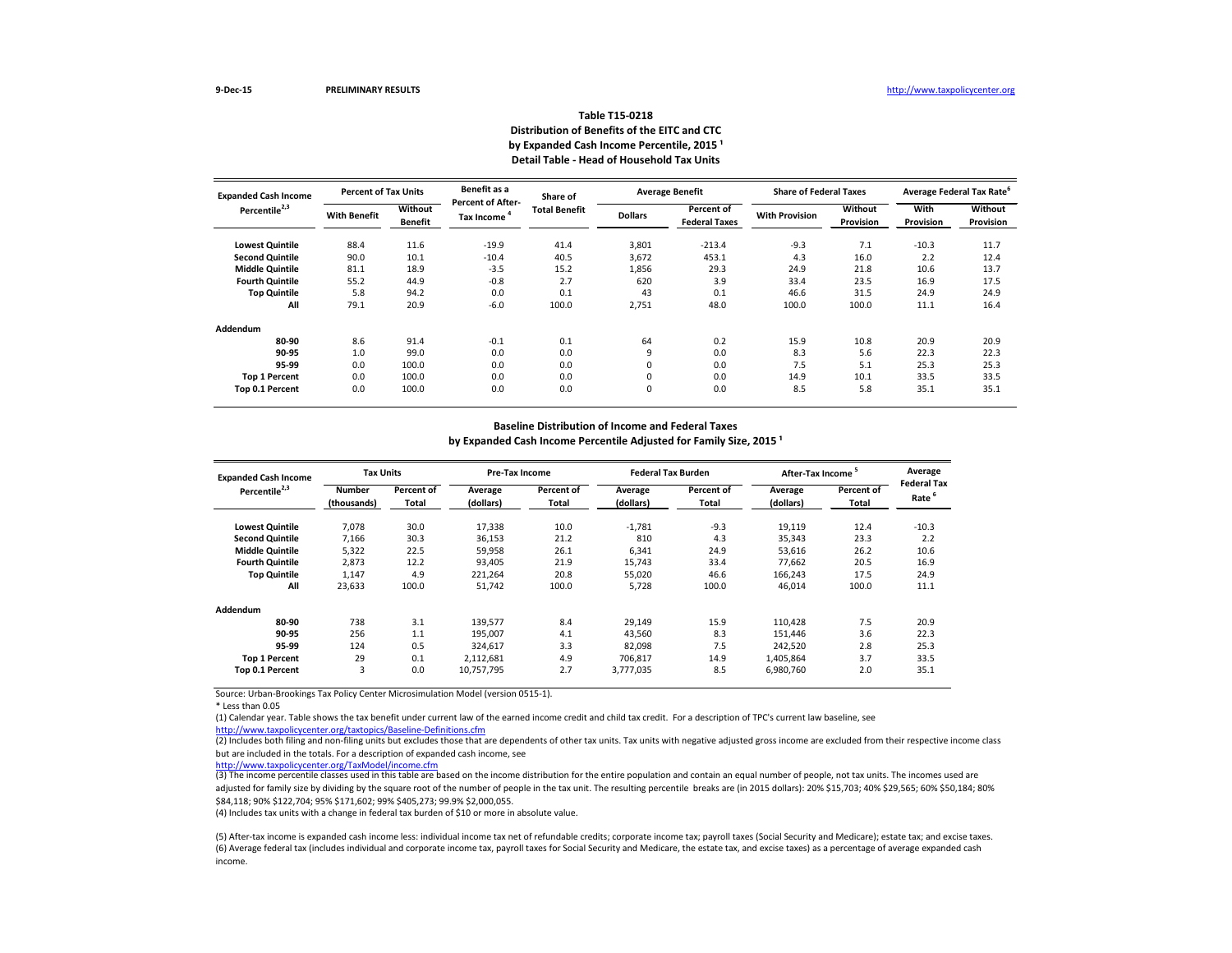| <b>Expanded Cash Income</b><br>Percentile <sup>2,3</sup> | <b>Percent of Tax Units</b> |                           | Benefit as a                                  | Share of             |                | <b>Average Benefit</b>             | <b>Share of Federal Taxes</b> |                             | Average Federal Tax Rate <sup>6</sup> |                             |
|----------------------------------------------------------|-----------------------------|---------------------------|-----------------------------------------------|----------------------|----------------|------------------------------------|-------------------------------|-----------------------------|---------------------------------------|-----------------------------|
|                                                          | <b>With Benefit</b>         | Without<br><b>Benefit</b> | <b>Percent of After-</b><br><b>Tax Income</b> | <b>Total Benefit</b> | <b>Dollars</b> | Percent of<br><b>Federal Taxes</b> | <b>With Provision</b>         | Without<br><b>Provision</b> | With<br><b>Provision</b>              | Without<br><b>Provision</b> |
| <b>Lowest Quintile</b>                                   | 88.3                        | 11.7                      | $-19.3$                                       | 34.9                 | 3,867          | $-223.8$                           | $-1.5$                        | 1.7                         | $-9.4$                                | 11.7                        |
| <b>Second Quintile</b>                                   | 96.3                        | 3.7                       | $-9.9$                                        | 35.5                 | 3,857          | 338.4                              | 1.0                           | 4.0                         | 2.8                                   | 12.5                        |
| <b>Middle Quintile</b>                                   | 91.8                        | 8.2                       | $-3.2$                                        | 18.6                 | 2,034          | 24.7                               | 7.1                           | 8.1                         | 11.6                                  | 14.4                        |
| <b>Fourth Quintile</b>                                   | 79.9                        | 20.1                      | $-1.1$                                        | 10.0                 | 1,135          | 5.5                                | 16.9                          | 16.3                        | 16.9                                  | 17.8                        |
| <b>Top Quintile</b>                                      | 11.8                        | 88.3                      | 0.0                                           | 0.6                  | 75             | 0.1                                | 76.4                          | 69.8                        | 26.2                                  | 26.2                        |
| All                                                      | 74.6                        | 25.4                      | $-2.3$                                        | 100.0                | 2,234          | 9.4                                | 100.0                         | 100.0                       | 19.9                                  | 21.8                        |
| <b>Addendum</b>                                          |                             |                           |                                               |                      |                |                                    |                               |                             |                                       |                             |
| 80-90                                                    | 22.8                        | 77.2                      | $-0.1$                                        | 0.6                  | 144            | 0.4                                | 15.0                          | 13.7                        | 20.1                                  | 20.2                        |
| 90-95                                                    | 0.9                         | 99.1                      | 0.0                                           | 0.0                  | 9              | 0.0                                | 11.5                          | 10.6                        | 22.3                                  | 22.3                        |
| 95-99                                                    | 0.1                         | 99.9                      | 0.0                                           | 0.0                  |                | 0.0                                | 18.6                          | 17.0                        | 25.9                                  | 25.9                        |
| <b>Top 1 Percent</b>                                     | 0.0                         | 100.0                     | 0.0                                           | 0.0                  | 0              | 0.0                                | 31.2                          | 28.5                        | 33.4                                  | 33.4                        |
| Top 0.1 Percent                                          | 0.0                         | 100.0                     | 0.0                                           | 0.0                  | 0              | 0.0                                | 14.3                          | 13.1                        | 34.6                                  | 34.6                        |

**Baseline Distribution of Income and Federal Taxes**

by Expanded Cash Income Percentile Adjusted for Family Size, 2015<sup>1</sup>

Source: Urban-Brookings Tax Policy Center Microsimulation Model (version 0515-1).

\* Less than 0.05

Note: Tax units with children are those claiming an exemption for children at home or away from home.

(2) Includes both filing and non-filing units but excludes those that are dependents of other tax units. Tax units with negative adjusted gross income are excluded from their respective income class but are included in the totals. For a description of expanded cash income, see

| <b>Expanded Cash Income</b><br>Percentile <sup>2,3</sup> | <b>Tax Units</b>             |                     | <b>Pre-Tax Income</b> |                     | <b>Federal Tax Burden</b> |                            | After-Tax Income <sup>5</sup> |                     | Average                                 |
|----------------------------------------------------------|------------------------------|---------------------|-----------------------|---------------------|---------------------------|----------------------------|-------------------------------|---------------------|-----------------------------------------|
|                                                          | <b>Number</b><br>(thousands) | Percent of<br>Total | Average<br>(dollars)  | Percent of<br>Total | Average<br>(dollars)      | <b>Percent of</b><br>Total | Average<br>(dollars)          | Percent of<br>Total | <b>Federal Tax</b><br>Rate <sup>6</sup> |
| <b>Lowest Quintile</b>                                   | 10,060                       | 20.2                | 18,362                | 3.1                 | $-1,728$                  | $-1.5$                     | 20,090                        | 4.3                 | $-9.4$                                  |
| <b>Second Quintile</b>                                   | 10,242                       | 20.6                | 40,092                | 6.9                 | 1,140                     | 1.0                        | 38,952                        | 8.4                 | 2.8                                     |
| <b>Middle Quintile</b>                                   | 10,174                       | 20.4                | 71,124                | 12.2                | 8,219                     | 7.1                        | 62,905                        | 13.5                | 11.6                                    |
| <b>Fourth Quintile</b>                                   | 9,772                        | 19.6                | 121,436               | 20.0                | 20,482                    | 16.9                       | 100,954                       | 20.8                | 16.9                                    |
| <b>Top Quintile</b>                                      | 9,316                        | 18.7                | 371,025               | 58.2                | 97,055                    | 76.4                       | 273,970                       | 53.7                | 26.2                                    |
| All                                                      | 49,840                       | 100.0               | 119,143               | 100.0               | 23,760                    | 100.0                      | 95,383                        | 100.0               | 19.9                                    |
| <b>Addendum</b>                                          |                              |                     |                       |                     |                           |                            |                               |                     |                                         |
| 80-90                                                    | 4,698                        | 9.4                 | 188,026               | 14.9                | 37,736                    | 15.0                       | 150,289                       | 14.9                | 20.1                                    |
| 90-95                                                    | 2,272                        | 4.6                 | 270,318               | 10.4                | 60,144                    | 11.5                       | 210,174                       | 10.1                | 22.3                                    |
| 95-99                                                    | 1,868                        | 3.8                 | 456,133               | 14.4                | 118,016                   | 18.6                       | 338,118                       | 13.3                | 25.9                                    |
| <b>Top 1 Percent</b>                                     | 478                          | 1.0                 | 2,317,833             | 18.6                | 774,331                   | 31.2                       | 1,543,502                     | 15.5                | 33.4                                    |
| Top 0.1 Percent                                          | 46                           | 0.1                 | 10,560,871            | 8.2                 | 3,649,089                 | 14.3                       | 6,911,782                     | 6.7                 | 34.6                                    |

## **Table T15-0218 Distribution of Benefits of the EITC and CTC** by Expanded Cash Income Percentile, 2015<sup>1</sup> **Detail Table - Tax Units with Children**

(3) The income percentile classes used in this table are based on the income distribution for the entire population and contain an equal number of people, not tax units. The incomes used are adjusted for family size by dividing by the square root of the number of people in the tax unit. The resulting percentile breaks are (in 2015 dollars): 20% \$15,703; 40% \$29,565; 60% \$50,184; 80% \$84,118; 90% \$122,704; 95% \$171,602; 99% \$405,273; 99.9% \$2,000,055.

<http://www.taxpolicycenter.org/taxtopics/Baseline-Definitions.cfm> (1) Calendar year. Table shows the tax benefit under current law of the earned income credit and child tax credit. For a description of TPC's current law baseline, see

(6) Average federal tax (includes individual and corporate income tax, payroll taxes for Social Security and Medicare, the estate tax, and excise taxes) as a percentage of average expanded cash income.

<http://www.taxpolicycenter.org/TaxModel/income.cfm>

(4) Includes tax units with a change in federal tax burden of \$10 or more in absolute value.

(5) After-tax income is expanded cash income less: individual income tax net of refundable credits; corporate income tax; payroll taxes (Social Security and Medicare); estate tax; and excise taxes.